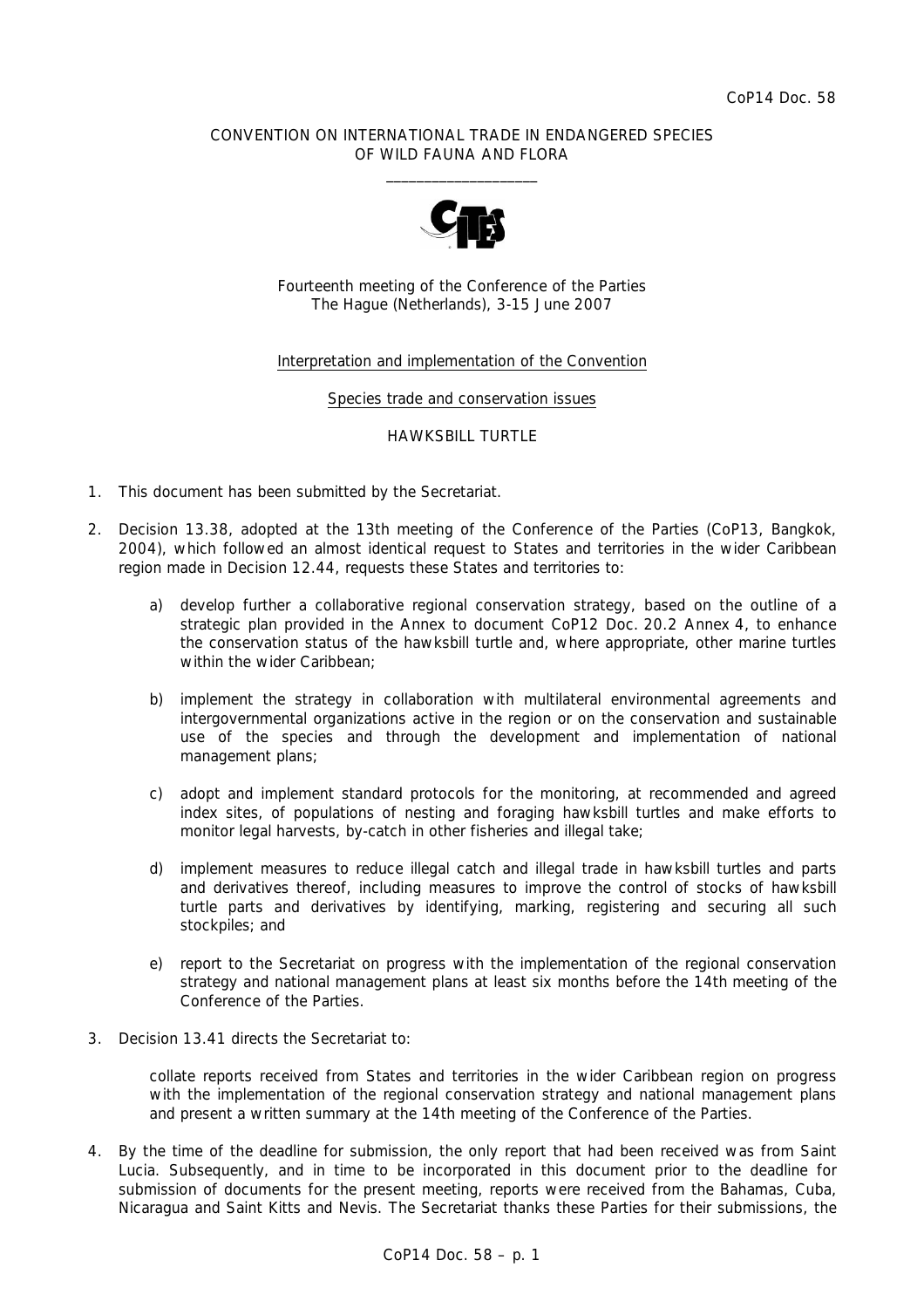full text of which, in the language in which they were submitted, can be found in document CoP14 Inf. 4. Reports received from the other 27 States and territories in the wider Caribbean region after the deadline will be included in document CoP14 Inf. 4.

- 5. The Secretariat presents a written summary of the reports received in time for consideration, in the Annex to this document. In line with Decision 13.38, the summary largely reflects the processes underway in the wider Caribbean region to manage hawksbill turtles. Parties are referred to document CoP14 Inf. 4 for fuller details and a presentation of the results of the activities described.
- 6. The Conference of the Parties, in Decision 13.40, directed the Secretariat, subject to funding and before the 14th meeting of the Conference of the Parties, to:

 *arrange at least one meeting of the wider Caribbean region on the hawksbill turtle in order to facilitate regional collaboration, planning and information exchange, as well as collaboration with other bodies and multilateral agreements with a mandate concerning the conservation and management of this species in the wider Caribbean region.* 

7. At the time of writing (January 2007) the Secretariat was still searching for the full funds necessary to hold the envisaged meeting. An oral report on further developments will be presented at CoP14.

# Conclusion

- 8. Without prejudice to the outcome of any wider Caribbean regional meeting on hawksbill turtles, should one be held, the Secretariat makes the following observations:
	- a) From the submissions received in response to Decision 13.38, it does not appear that States and territories have been able to realize the regional conservation strategy for hawksbill turtles in the wider Caribbean region first envisaged in document CoP12 Doc 20.2. Consequently, these States and territories are unable to report on progress with its implementation and other measures foreseen in the Decision, such as the national management plans designed to implement the strategy.
	- b) Parties that responded in line with paragraph e) of Decision 13.38 did not indicate why the envisaged strategy could not be developed, but the Secretariat presumes that a lack of resources is likely to be one of the main reasons.
	- c) Whilst no overall strategy appears to exist, there are nevertheless a number of national and bilateral programmes focused on different aspects of the conservation and sustainable use of hawksbill turtles. Amongst the coordinating bodies mentioned by responding Parties are:
		- Caribbean Regional Fisheries Mechanism (CRFM)
		- Convention for the Protection and Development of the Marine Environment of the Wider Caribbean's Protocol Concerning Specially Protected Areas and Wildlife (SPAW)
		- Grupo Tortuguero de Baja California
		- International Sea Turtle Society (ISTP)
		- Reunión de Especialistas sobre Tortugas Marinas en Latinoamérica
		- State of the World's Sea Turtles (SWoT) project, (organized by Conservation International, Duke University, the International Sea Turtle Society and the IUCN/SSC Marine Turtle Specialist Group)
		- Wider Caribbean Sea Turtle Conservation Network (WIDECAST)
		- United Nations Environment Programme/Caribbean Environment Programme (UNEP/CEP)
		- University of the West Indies (UWI)

 The Inter-American Convention for the Protection and Conservation of Sea Turtles (IAC) was not mentioned, presumably because none of the States that replied are Party to it.

 d) Although Objective 1.8 of the CITES Strategic Vision encourages Parties to "develop and implement effective management programmes for the conservation and recovery of species, so that the species will no longer satisfy the criteria for inclusion in the Appendices" the approach taken in this instance does not seem to have borne fruit.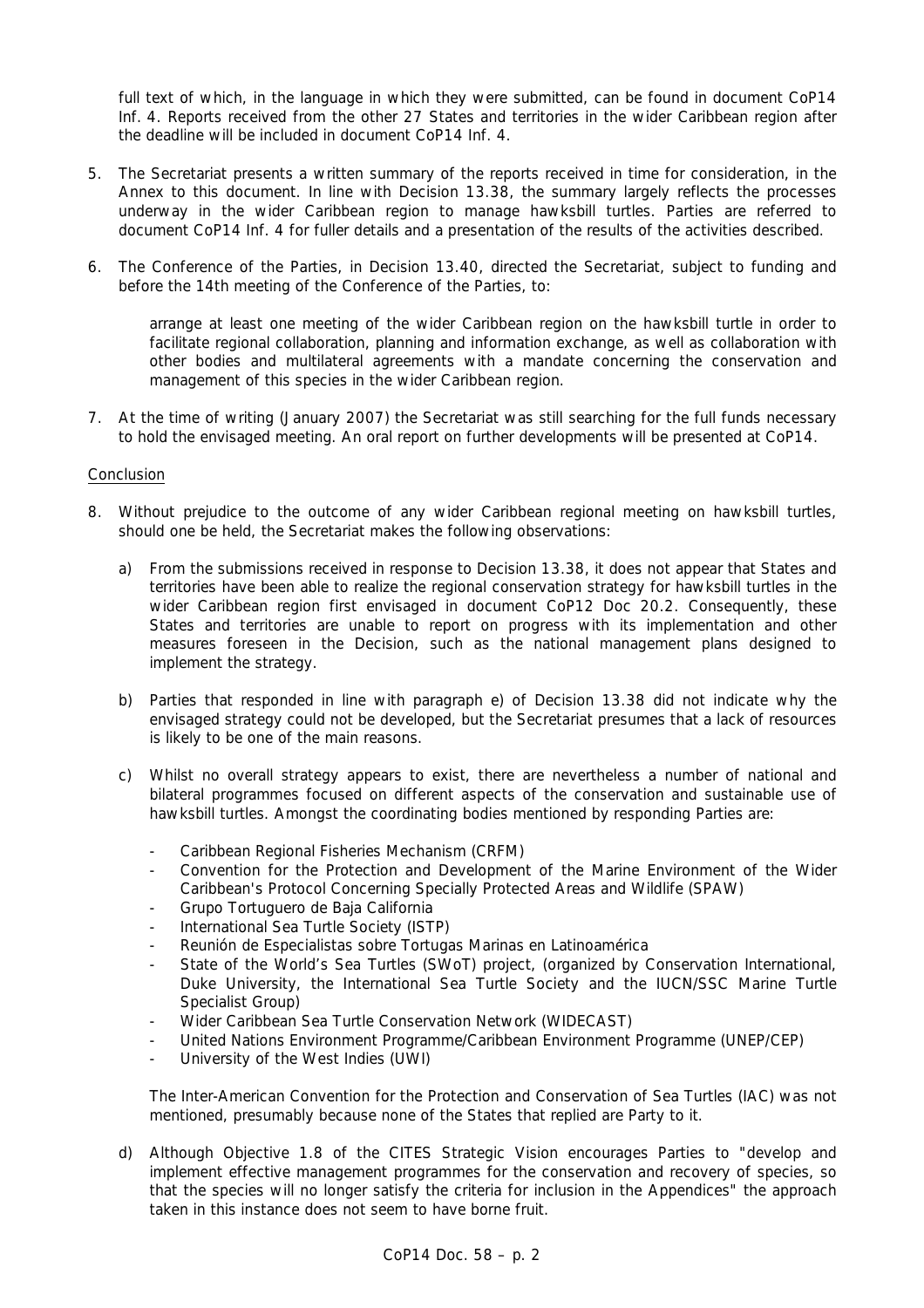9. The hawksbill turtle remains in Appendix I and no recent interest has been expressed in amending the Appendices to change this listing. In view of this and the limited response to Decision 13.38, the Secretariat does not recommend further action on this matter at present.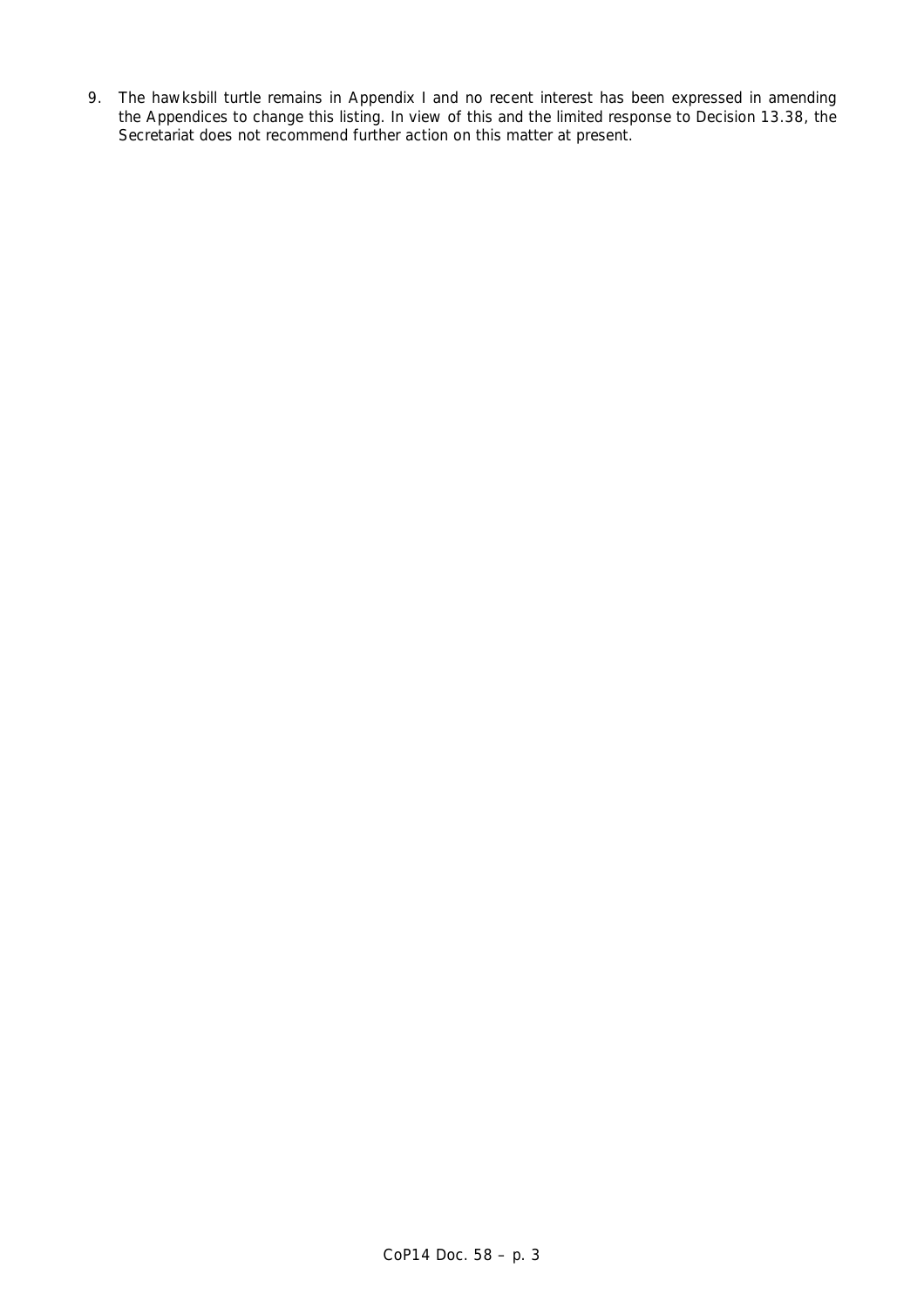## SUMMARY OF REPORTS ON HAWKSBILL TURTLE (*ERETMOCHELYS IMBRICATA*) RECEIVED FROM STATES AND TERRITORIES OF THE WIDER CARIBBEAN REGION

**Development of a regional conservation strategy, based on the outline of a strategic plan provided in the Annex to document CoP12 Doc. 20.2 Annex 4, to enhance the conservation status of the hawksbill turtle and, where appropriate, other marine turtles within the wider Caribbean** 

No States or territories that replied mentioned the existence of a regional strategy as described in Decision 13.38. However a number of collaborative activities are described, some bilaterally between States and territories of the wider Caribbean, others under the auspices of intergovernmental or nongovernmental organizations.

The Bahamas has participated in a number of workshops sponsored by Wider Caribbean Sea Turtle Conservation Network (WIDECAST) and other organizations that conduct turtle research. Also, through the Caribbean Regional Fisheries Mechanism (CRFM), talks were held with those countries whose nationals fish illegally within Bahamian waters, to address the impacts of such activities on the sustainability of local marine resources, including turtles.

Cuba and Saint Lucia reported on their contribution to the State of the World's Sea Turtles project (SWoT). The vision of SWoT is "A permanent global network of specialists working to accelerate the conservation of sea turtles and their habitats-pooling and synthesizing data, and regularly sharing the information with audiences who can make a difference". Both Cuba and Saint Lucia also mentioned the work of WIDECAST including its Annual General Meetings, its Wider Caribbean Region Sea Turtle Database Project, exchange of turtle tagging records and sea turtle educational material for children. Cuba and Saint Lucia also participated in the Annual Symposium on Sea Turtle Biology and Conservation [convened the International Sea Turtle Society (ISTP)]. Saint Lucia advised that an assessment study on the national implementation of the Convention for the Protection and Development of the Marine Environment of the Wider Caribbean's Protocol Concerning Specially Protected Areas and Wildlife (SPAW), with a focus on sea turtles in the Wider Caribbean Region, was being conducted by a Masters Student of Duke University, working in collaboration with WIDECAST and the United Nations Environment Programme/Caribbean Environment Programme (UNEP/CEP). Saint Lucia's contribution to the revision of the 2001-2005 CRFM Fisheries Management Plan will include a management objective for sea turtles involving collaborative work with range States to facilitate the rebuilding of stocks and ensure sustainable use of the resource.

Nicaragua has established a national Management Strategy for the Conservation of Marine Turtles of the Caribbean coast. The Strategy was elaborated with a broad participation of the indigenous sector, regional and national administrations, and intends to provide scientifically detailed information which can be used to ensure conservation of the species.

Cuba does not mention a regional conservation strategy but has aligned its national strategy with Annex 4 to document CoP12 Doc. 20.2. Cuban researchers have participated in international fora on marine turtles such as the Latin-American Experts Meeting (RETOMALA-2006) and Sea Turtle Conservation Network of the Californias (Grupo Tortuguero de las Californias).

**Implementation of the strategy in collaboration with multilateral environmental agreements and intergovernmental organizations active in the region or on the conservation and sustainable use of the species and through the development and implementation of national management plans** 

As it appears that no regional conservation strategy as such exists, Parties could not be expected to report on its implementation.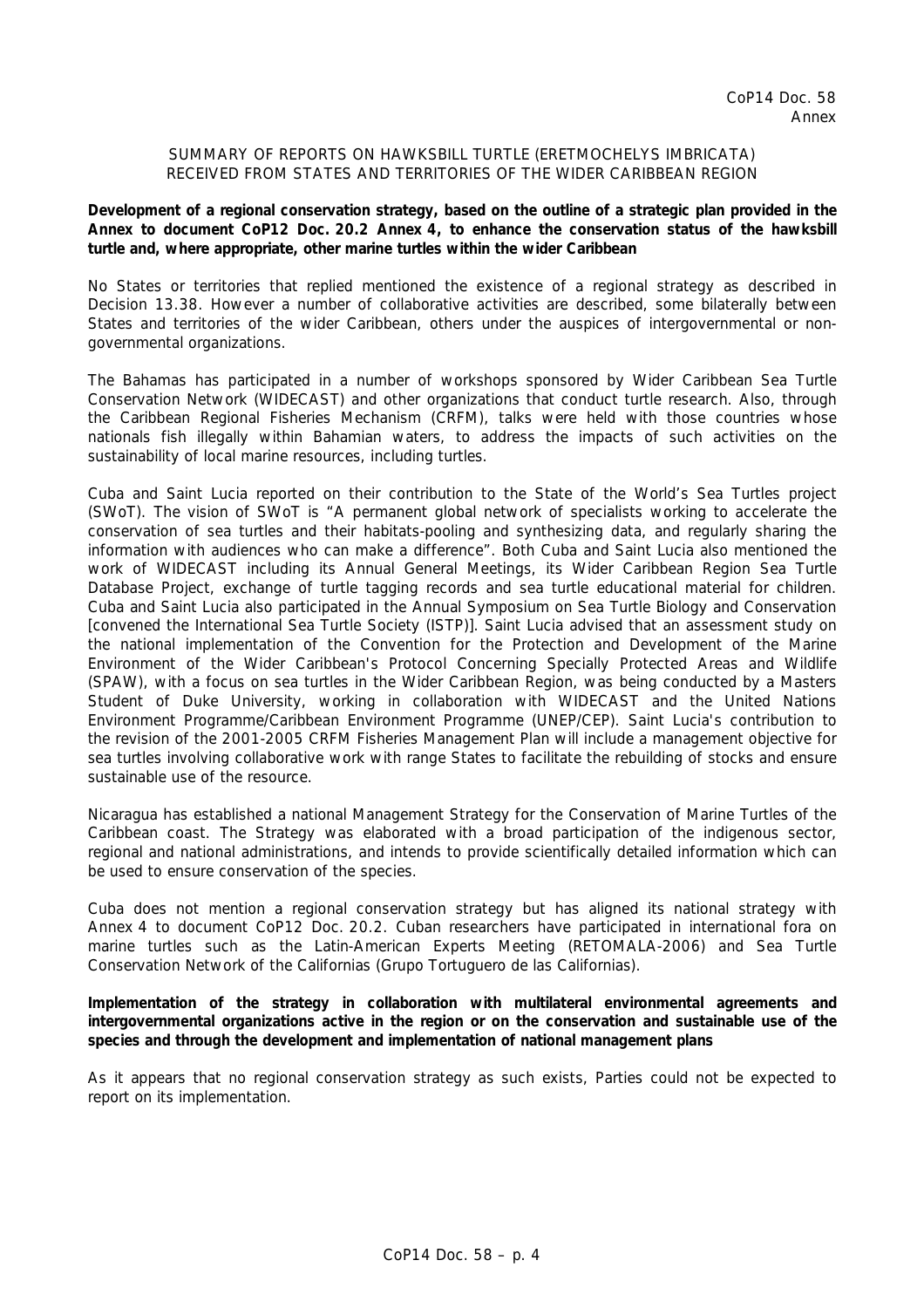**Adoption and implementation of standard protocols for the monitoring, at recommended and agreed index sites, of populations of nesting and foraging hawksbill turtles and make efforts to monitor legal harvests, by-catch in other fisheries and illegal take**

### Monitoring of populations of nesting and foraging hawksbill turtles

From responses received, it does not seem that there are any standard protocols adopted at regional level for monitoring, at recommended and agreed index sites, of populations of nesting and foraging hawksbill turtles. However, States and territories have undertaken unilateral measures to monitor hawksbill turtle populations and legal harvest, by-catch and illegal take.

Saint Lucia undertakes monitoring of hawksbill turtle nesting at Grande Anse Beach, although leatherback turtles are the primary visitors there. A funding proposal entitled "Information Based Management of Sea Turtle Resources" has been submitted to several donor agencies for consideration, this would result in more systematic monitoring of hawksbill turtle populations. Saint Lucia and Saint Kitts and Nevis also take part in a tagging programme led by the Caribbean Regional Tagging Centre at the University of the West Indies in Barbados. Saint Kitts and Nevis has been regularly monitoring sea turtle nesting.

Cuba reported on its population monitoring at various index nesting beaches and at feeding sites, including the use of information derived from traditional harvesting of this species which is authorized in two areas. A capture and marking programme allows information about the biology and movements of specimens to be obtained.

## Monitoring of legal harvests, by-catch in other fisheries and illegal take

No States or territories provided information on, or statistics resulting from, the monitoring of legal harvests, by-catch or illegal trade.

Saint Lucia has a subsistence fishery for traditional use. In 2006, the fishery was reduced from a fivemonth open period to a three-month open period, with specific conditions, in keeping with the country's policy for sustainable use. From 2004 to 2006, Fishery Officers were involved in monitoring activities at various landing sites. In addition, data forms were distributed to Fishery Data Collectors at landing sites for the recording of specifics on incoming landings. Data are entered into a database at the Department of Fisheries, Ministry of Agriculture, Forestry and Fisheries for analysis and report preparation. This assists in informed decision-making, and helps instruct public awareness, enforcement and management efforts.

Cuba explained that harvesting of this species is banned throughout its territory except at two sites where a directed harvest takes place (Nuevitas and Isla de la Juventud). In these two areas, the traditional harvest of marine turtles produces meat and shells. The harvesting is monitored at these sites and the results are used for research on the biology and status of the species. By-catch is also monitored at these sites and has decreased there in recent years, but quantifying by-catch in other areas proves difficult. Several measures have been undertaken to reduce by-catch in other fisheries.

## **Implementation of measures to reduce illegal catch and illegal trade in hawksbill turtles and parts and derivatives thereof, including measures to improve the control of stocks of hawksbill turtle parts and derivatives by identifying, marking, registering and securing all such stockpiles**

The Bahamas reported that the hawksbill turtle is offered full protection against harvesting and possession under Bahamian law with penalties of a USD 3,000.00 fine, one year of imprisonment or both upon conviction. Saint Kitts and Nevis also have measures in place at air and seaports to prevent the export of hawksbill turtle products and beach patrols are undertaken to prevent poaching of nesting turtles.

The Bahamas reported that, in January, 2006 a marine sea turtle strategy workshop was held with participants from a number of governmental and non-governmental agencies to discuss the identification of threats to the survival of marine turtles including *inter alia* illegal and legal harvesting of the varied species of marine turtles and the conservation of marine turtles.